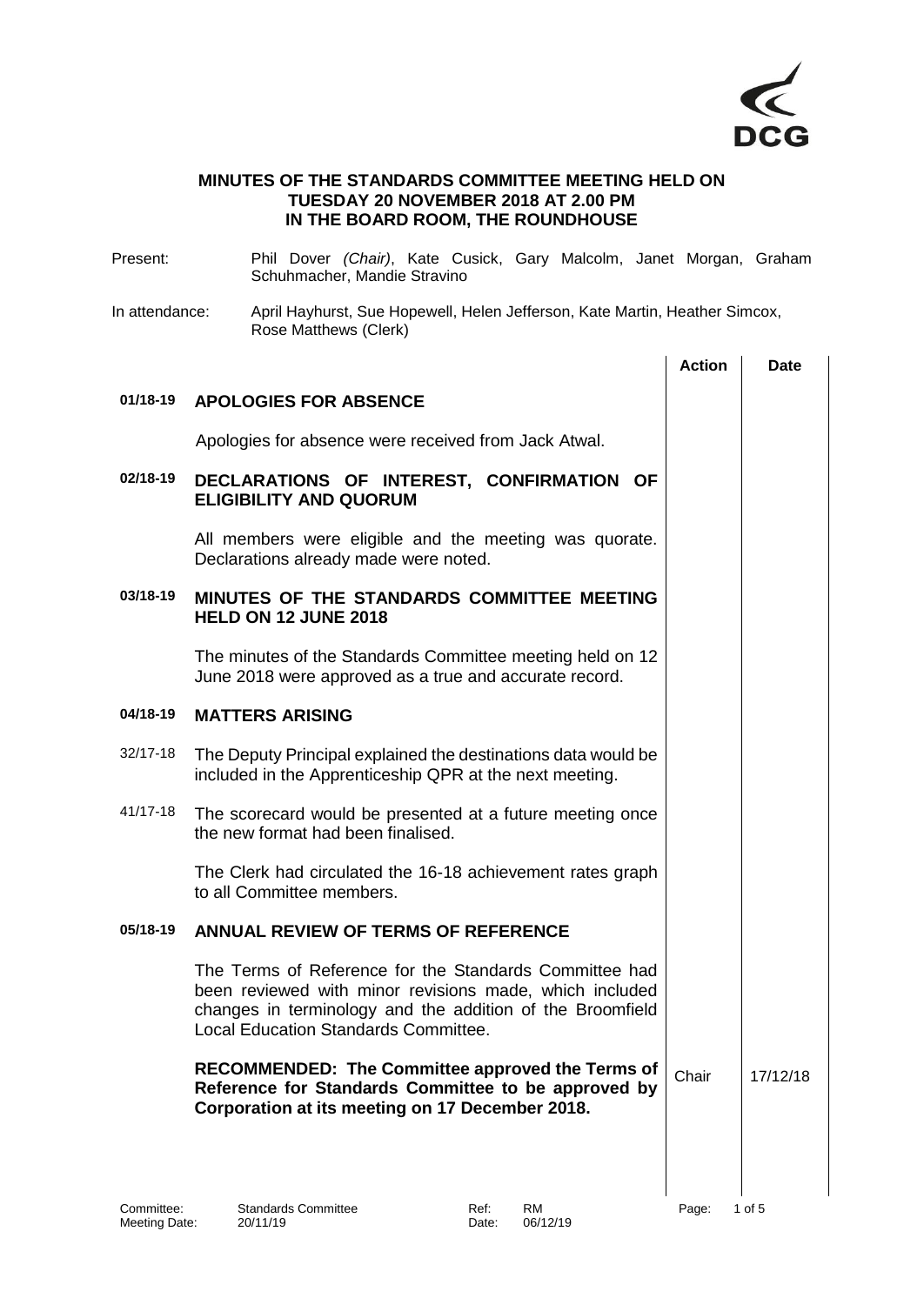|                             |                                                                                                                                                                                                                                                                                                                                                                                              | <b>Action</b> | <b>Date</b> |
|-----------------------------|----------------------------------------------------------------------------------------------------------------------------------------------------------------------------------------------------------------------------------------------------------------------------------------------------------------------------------------------------------------------------------------------|---------------|-------------|
| 06/18-19                    | <b>COLLEGE SELF-ASSESSMENT REPORT FOR 2017-18</b>                                                                                                                                                                                                                                                                                                                                            |               |             |
|                             | The Deputy Principal and Director of Quality and Compliance<br>presented the College Self-Assessment Report for 2017-18 to<br>Committee members.                                                                                                                                                                                                                                             |               |             |
|                             | The Committee were informed the SAR process had<br>commenced in July, meeting with Team Managers and Heads<br>and the process was summarised leading up to the SAR<br>Validation panels which then fed into the overall College SAR.                                                                                                                                                         |               |             |
|                             | The Director of Quality and Compliance discussed each of the<br>graded areas and summarised the headline data, key areas of<br>strength, and areas for development under each of the four<br>main headings. (The details of which were contained within<br>her presentation).                                                                                                                |               |             |
|                             | <b>Overall Effectiveness - Good</b><br>Effectiveness of Leadership and management - Good<br>Quality of Teaching, Learning and Assessment - Good<br>Personal Development, Behaviour and Welfare - Good<br>Outcomes for Learners - Good<br>16-19 Study Programmes - Good<br>Adult Learning Programmes - Good<br>Apprenticeships - Good<br>Provision for Students with High Needs - Outstanding |               |             |
|                             | Members questioned the information presenting to them and<br>discussed in detail with the Leadership Team present.                                                                                                                                                                                                                                                                           |               |             |
|                             | Governors were confident the College SAR reflected their<br>view of the College and recommended the College SAR to the<br>Corporation for approval.                                                                                                                                                                                                                                          |               |             |
|                             | <b>RECOMMENDED:</b><br><b>The</b><br><b>Standards</b><br><b>Committee</b><br>recommended the College SAR for approval at the<br>Corporation meeting to be held on 17 December 2018.                                                                                                                                                                                                          | Chair         | 17/12/18    |
| 07/18-19                    | <b>ANNUAL STUDENT BEHAVIOUR REPORT</b>                                                                                                                                                                                                                                                                                                                                                       |               |             |
|                             | The Vice Principal provided the Committee with an overview<br>of student behaviour matters in relation to 2017-18 and<br>outlined the planned actions for 2018-19.                                                                                                                                                                                                                           |               |             |
|                             | The Committee were informed of the change in management<br>structure for student engagement and welfare and the change<br>in process for collating, reporting and analysing behaviour<br>interventions.                                                                                                                                                                                      |               |             |
|                             | The interventions across all cohorts, along with a breakdown<br>of which ethnic groups these referred to was reported.                                                                                                                                                                                                                                                                       |               |             |
| Committee:<br>Meeting Date: | A new post – Head of Behaviour for Learning – had been<br>appointed towards the end of 2017-18.<br>The College had<br><b>Standards Committee</b><br>Ref:<br><b>RM</b><br>06/12/18<br>20/11/18<br>Date:                                                                                                                                                                                       | Page:         | 2 of 6      |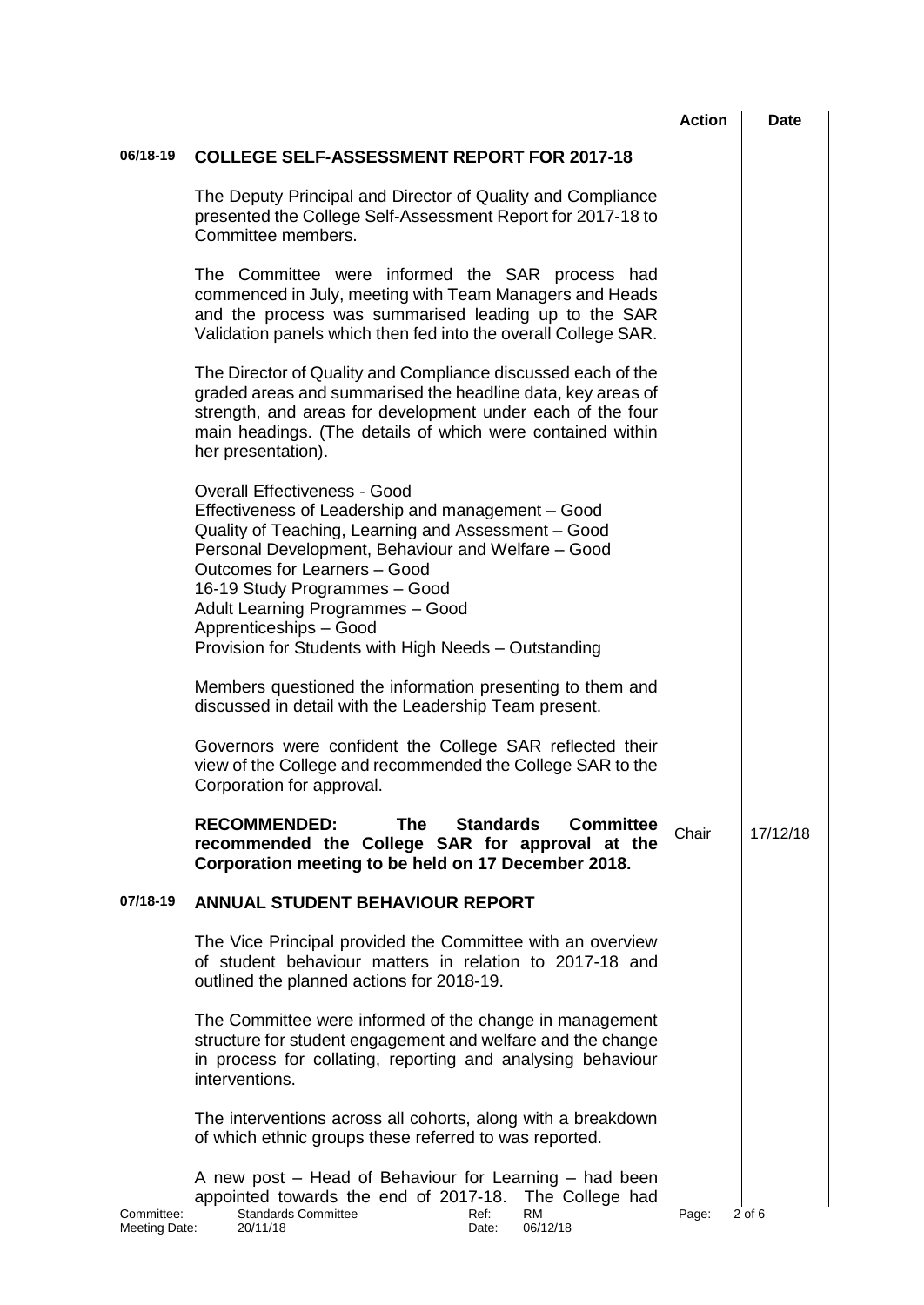|                             |                                                                                                                                                                                                                                                     | <b>Action</b> | <b>Date</b> |
|-----------------------------|-----------------------------------------------------------------------------------------------------------------------------------------------------------------------------------------------------------------------------------------------------|---------------|-------------|
|                             | adopted a '5 P' approach to behaviour expectations and these<br>were outlined the report.                                                                                                                                                           |               |             |
|                             | A 'professional behaviour for all rota' had been introduced,<br>initially at the Roundhouse, with designated areas being given<br>for individual employees and team sot be present at key points<br>during the day.                                 |               |             |
|                             | Graham Schuhmacher said he thought this was a positive<br>approach and had noticed a change<br>in<br>behaviour.<br>Engagement with the schools was discussed.                                                                                       |               |             |
|                             | Jack Atwal was unable to attend the meeting, but had provided<br>positive comments following<br>his observations at the<br>Roundhouse Induction Day and a recent Link Governor visit.                                                               |               |             |
| 08/18-19                    | <b>LEARNER SATISFACTION SURVEY</b>                                                                                                                                                                                                                  |               |             |
|                             | The Director of Services for Students presented the results of<br>the Learner Satisfaction Survey (FE Choices).                                                                                                                                     |               |             |
|                             | The report included the results for Derby College and other<br>local FE colleges and provided comparison data from the<br>Derby College Student Voice Quality Survey for 2017-18.                                                                   |               |             |
|                             | Discussions took place around improving engagement in the<br>FE Choices survey which was completed around a similar time<br>to the Derby College survey.                                                                                            |               |             |
|                             | Overall, the survey showed a 0.4% increase on the previous<br>year on the overall satisfaction measure.                                                                                                                                             |               |             |
| 09/18-19                    | HIGHER EDUCATION SELF EVALUATION DOCUMENT                                                                                                                                                                                                           |               |             |
|                             | The Vice Principal presented the Higher Education Self<br>Evaluation Document and discussed the key elements of the<br>document. This had already been reviewed by the Higher<br>Education Academic Board and been through a validation<br>process. |               |             |
|                             | Appendix 1 of the report summarised the qualifications<br>delivered and the quality of the data from the provision.                                                                                                                                 |               |             |
|                             | The Vice Principal explained the recent Open University<br>assessment to become a delivery partner, which resulted in a<br>'sound' assessment following their validation visit.                                                                     |               |             |
|                             | The Committee Chair explained the College used a peer<br>review system, using reviewers from other colleges as part of<br>the self-evaluation process.                                                                                              |               |             |
|                             | The Committee recommended the<br><b>RECOMMENDED:</b><br><b>Higher Education Self-Evaluation Document for approval</b><br>at the Corporation on 17 December 2018.                                                                                    | Chair         | 17/12/18    |
| Committee:<br>Meeting Date: | <b>Standards Committee</b><br>Ref:<br><b>RM</b><br>06/12/18<br>20/11/18<br>Date:                                                                                                                                                                    | Page:         | 3 of 6      |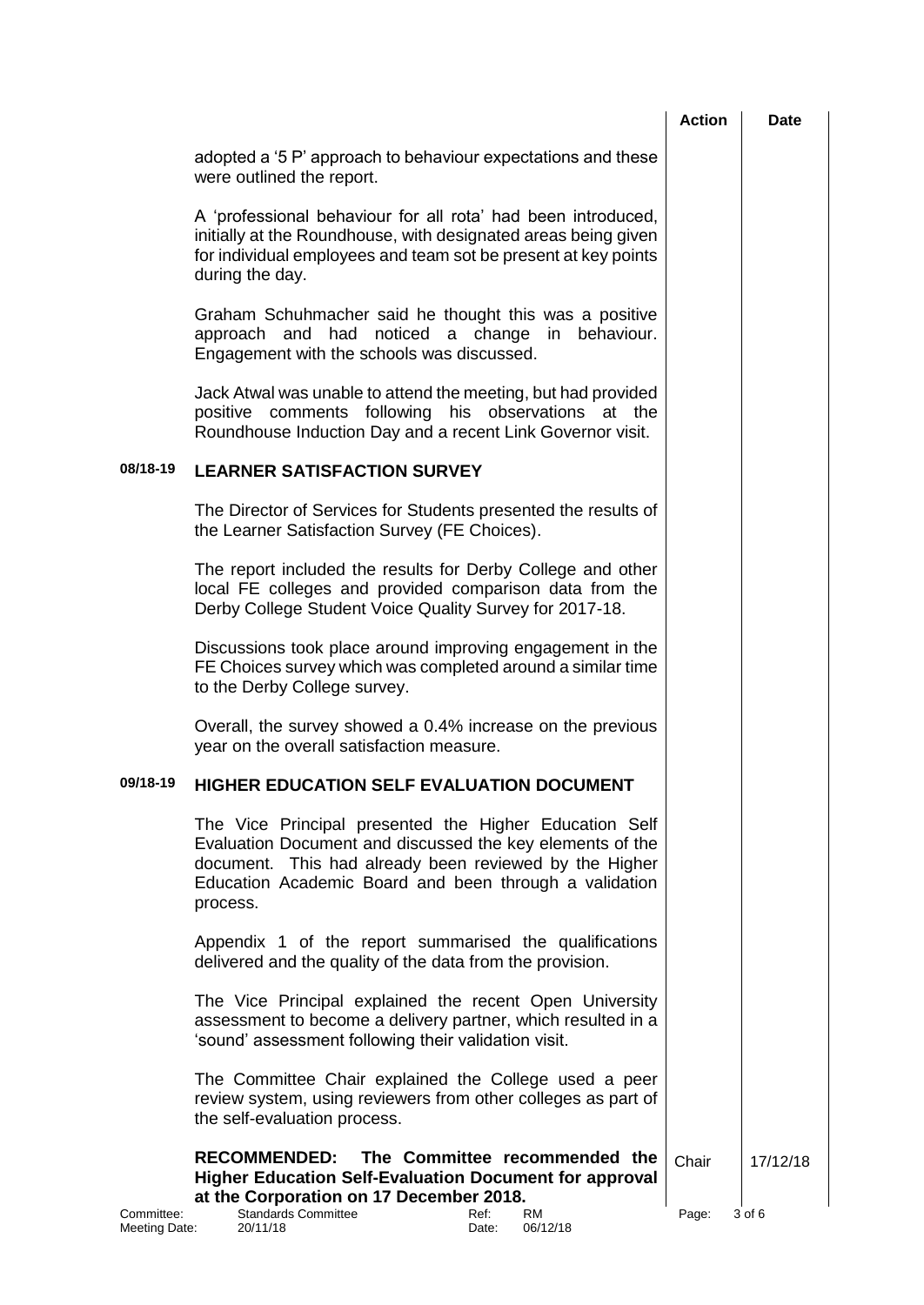|                             |                                                                                                                                                                                                                                                                                                                                     | <b>Action</b> | Date     |
|-----------------------------|-------------------------------------------------------------------------------------------------------------------------------------------------------------------------------------------------------------------------------------------------------------------------------------------------------------------------------------|---------------|----------|
| 10/18-19                    | <b>EQUALITY AND DIVERSITY ANNUAL REPORT</b>                                                                                                                                                                                                                                                                                         |               |          |
|                             | The Vice Principal outlined the College's commitment and<br>requirement to produce an Equality and Diversity Annual<br>Report.                                                                                                                                                                                                      |               |          |
|                             | The report focusses on the guiding principles of equality and<br>diversity and the background to that.                                                                                                                                                                                                                              |               |          |
|                             | Analysis has shown more complex learners which have<br>multiple identifiers. By introducing a new attendance reporting<br>system, this has allowed the College to track attendance<br>through the protected characteristics, ensuring patterns and<br>trends are identified swiftly the and necessary intervention put<br>in place. |               |          |
|                             | Graham Schuhmacher questioned the unemployment figure<br>in Section 2 of the report, noting it was low. He also asked<br>where those unemployed people were located. This would be<br>reviewed in more detail reviewing some recent data releases.                                                                                  |               |          |
|                             | The Committee recommended the<br><b>RECOMMENDED:</b><br>report (subject to some minor additions) to<br>the<br>Corporation for approval at its meeting on 17 December<br>2018.                                                                                                                                                       | Chair         | 17/12/18 |
| 11/18-19                    | <b>COLLEGE DASHBOARD</b>                                                                                                                                                                                                                                                                                                            |               |          |
|                             | The Director of Quality and Compliance summarised the key<br>headline figures, looking at retention, and attendance for 16-<br>18 and 19+.                                                                                                                                                                                          |               |          |
|                             | Retention figures for 16-18 were at 97% and 19+ at 99%.<br>Attendance figures were being reviewed at the Quality<br>Performance Review meetings taking place later in the week.                                                                                                                                                     |               |          |
| 12/18-19                    | <b>SUB-CONTRACTOR</b><br><b>AND</b><br><b>ANNUAL</b><br><b>PARTNERSHIP</b><br><b>REPORT</b>                                                                                                                                                                                                                                         |               |          |
|                             | The Deputy Principal shared the Annual Sub-Contractor and<br>Partnership Report.                                                                                                                                                                                                                                                    |               |          |
|                             | The report provided a summary of the 2018-19 allocation<br>broken down by partners.                                                                                                                                                                                                                                                 |               |          |
|                             | Retention and achievement rates for classroom-based<br>provision for 2017-18 were all good, with a slight decline in<br>apprenticeships.                                                                                                                                                                                            |               |          |
|                             | The Deputy Principal said robust measures were in place to<br>monitor the quality of the provision, with additional assurance<br>provided by the internal auditors, ICCA, through their review<br>in November 2017.                                                                                                                 |               |          |
| Committee:<br>Meeting Date: | <b>Standards Committee</b><br>Ref:<br><b>RM</b><br>06/12/18<br>20/11/18<br>Date:                                                                                                                                                                                                                                                    | Page:         | 4 of 6   |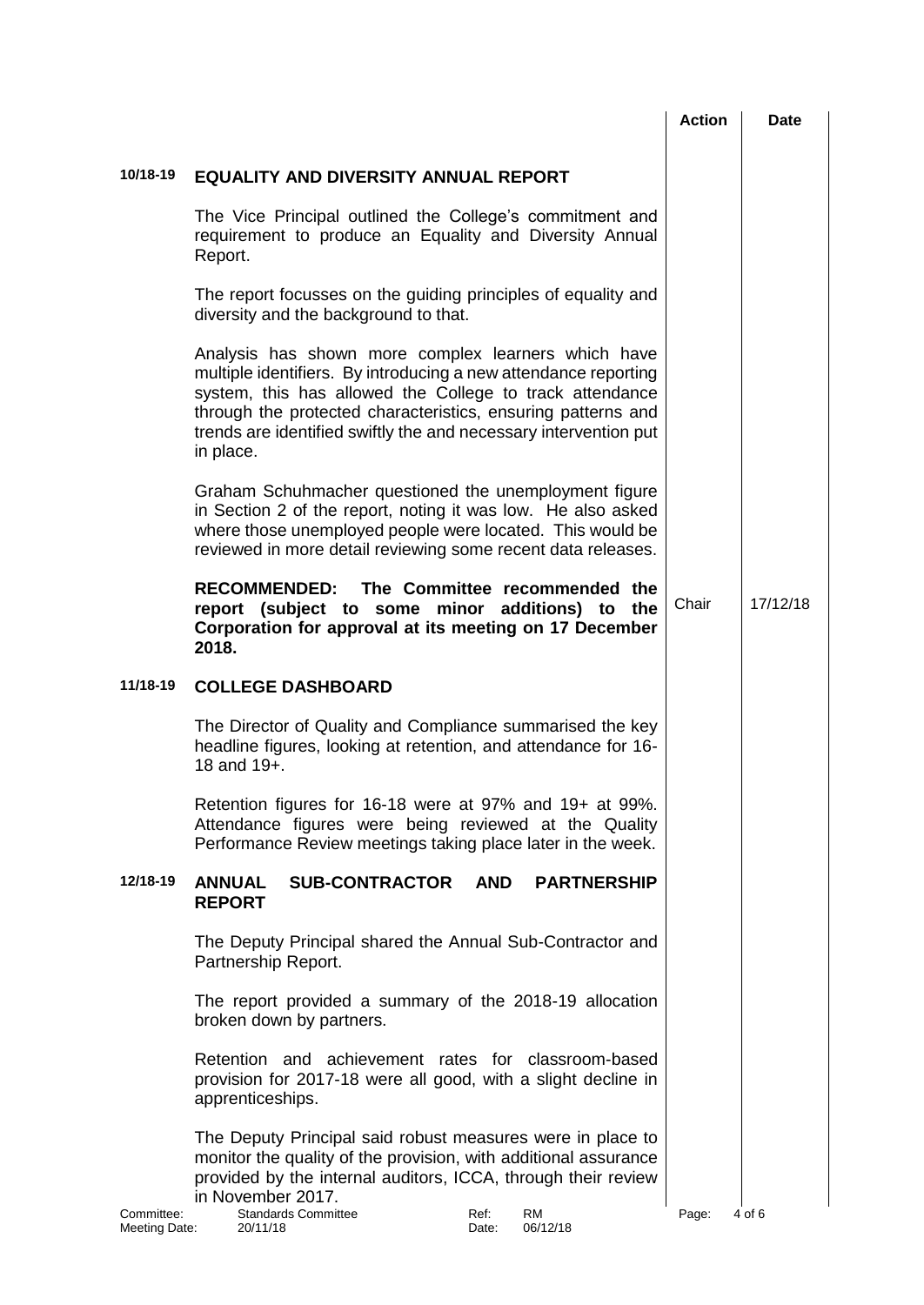|                             |                                                                                                                                                                                                                                                                             | <b>Action</b> | Date     |
|-----------------------------|-----------------------------------------------------------------------------------------------------------------------------------------------------------------------------------------------------------------------------------------------------------------------------|---------------|----------|
|                             | The Committee were also informed of those levy partnerships<br>- working with a number of significant employers who had a<br>strong in-house training capacity they wished to develop.                                                                                      |               |          |
|                             | RECOMMENDED: The Committee received the end of<br>year position for sub-contracting and recommended the<br>report be presented to the Corporation at its meeting on<br><b>17 December 2018.</b>                                                                             | Chair         | 17/12/18 |
| 13/18-19                    | <b>LINK GOVERNOR VISITS</b>                                                                                                                                                                                                                                                 |               |          |
|                             | Committee members had received the Link Governor report<br>from Broomfield Hall.                                                                                                                                                                                            |               |          |
|                             | The Committee Chair had carried out Link Governor meetings<br>earlier in the day regarding JWC and English and maths. Both<br>meeting were very positive.                                                                                                                   |               |          |
|                             | Jack Atwal had met with the new Executive Head of the<br>Roundhouse, which covered the vision for the vocational<br>areas of the Roundhouse and the behaviour for learning<br>initiative.                                                                                   |               |          |
| 14/18-19                    | <b>STUDENT VOICE</b>                                                                                                                                                                                                                                                        |               |          |
|                             | The Student Governor summarised initiatives which were<br>being developed across the college to engage with the student<br>population.                                                                                                                                      |               |          |
|                             | The Student representative system was changing.<br>The<br>intention was to have representatives from each Academy<br>who would feed into a bi-termly meeting.                                                                                                               |               |          |
|                             | The key themes from student feedback related to teaching and<br>learning, equality and diversity and catering.                                                                                                                                                              |               |          |
|                             | The Corporation Chair asked how the feedback from the<br>formal meetings is actioned. The Director for Services for<br>Students explained it was fed into the Student Voice Action<br>Plan which is part of the Quality Performance Review (QPR)<br>process.                |               |          |
|                             | The 'You said, we did' feedback is provided to students<br>through posters and student forum meetings and information<br>was also provided on Moodle                                                                                                                        |               |          |
|                             | Work had been carried out to engage those students at<br>Ilkeston, recent events held there include Children in Need<br>and Mental Health and Wellbeing.                                                                                                                    |               |          |
| Committee:<br>Meeting Date: | Work on the urban garden at JWC was being undertaken as a<br>work experience project and they were also looking at the<br>space at the side of the art department and the potential for<br><b>Standards Committee</b><br>Ref:<br><b>RM</b><br>06/12/18<br>20/11/18<br>Date: | Page:         | 5 of 6   |